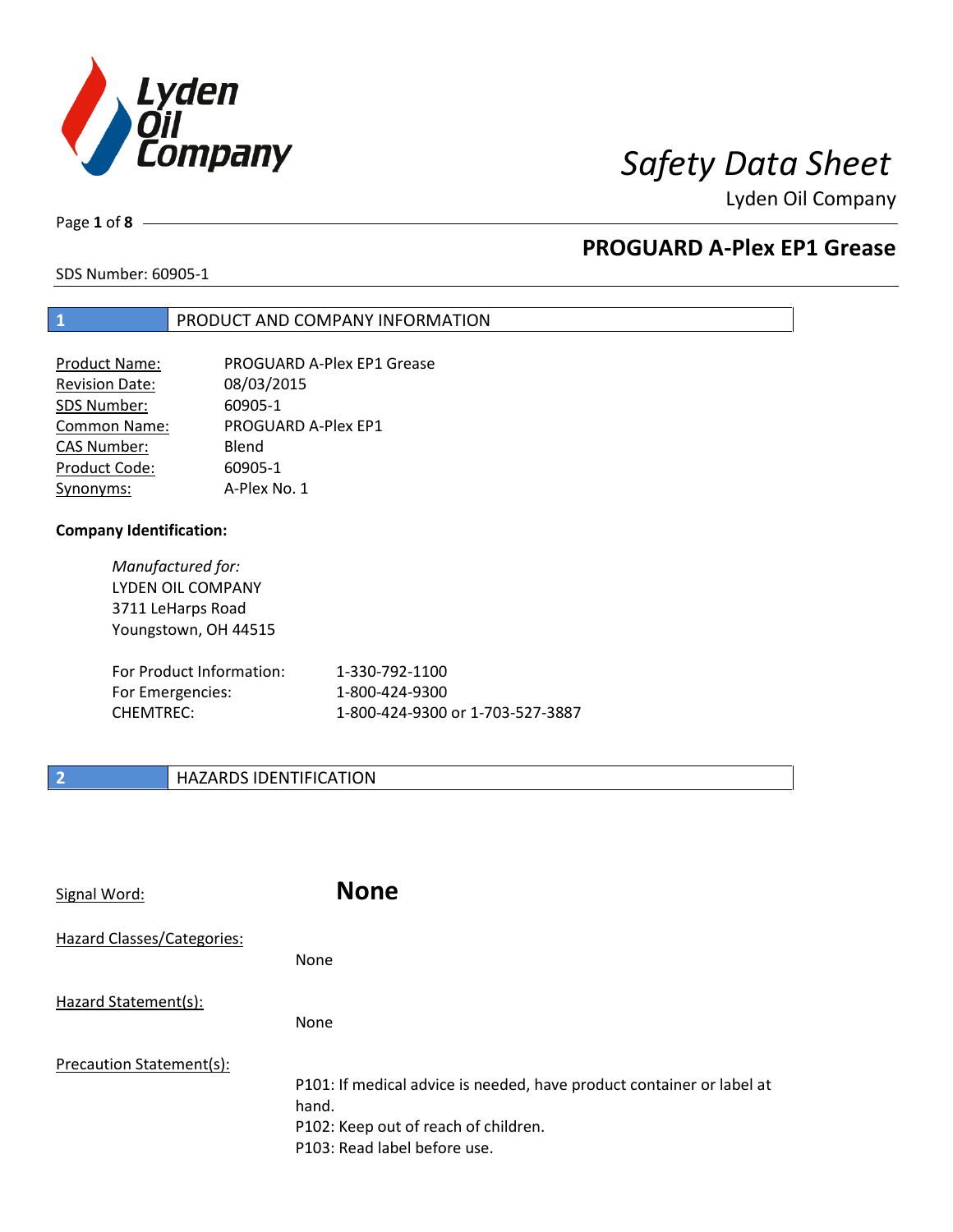

Page **2** of **8**

# **PROGUARD A-Plex EP1 Grease**

SDS Number: 60905-1

Other Hazard Statement(s):

-NFPA Ratings:  $Health = 1$  $Fire = 1$ Reactivity  $= 0$ 

# **3** COMPOSITION / INFORMATION ON INGREDIENTS

Ingredients:

*Mixture of the substances listed below with nonhazardous additions.*

| <b>Chemical Name</b>                    | <b>CAS Number</b> | Percentage |
|-----------------------------------------|-------------------|------------|
| Asphaltic Resin                         | 8052-42-4         | $20 - 25$  |
| Alkenes, Polymerized, Chlorinated       | 68410-99-1        | $2.5 - 10$ |
| Antimony dialkyldithiocarbamate         | 15890-25-2        | $0.1 - 1$  |
| Antimony 0,0-dipropylphosphorodithioate | 15874-48-3        | $0.1 - 51$ |

*\*Any concentration shown as a range is to protect confidentiality or is due to batch variation.*

## **4** FIRST AID MEASURES

### Description of First Aid Measures:

| Remove person to fresh air and keep comfortable breathing. Call a<br>POISON CENTER and consult medical attention if you feel unwell.                                         |
|------------------------------------------------------------------------------------------------------------------------------------------------------------------------------|
|                                                                                                                                                                              |
| Wash with plenty of water, if skin irritation occurs: get medical<br>attention. Remove contaminated clothing and wash before reuse.                                          |
|                                                                                                                                                                              |
| Rinse cautiously with water for several minutes. Remove contact<br>lenses if present and easy to do. Continue rinsing. If eye irritation<br>persists, get medical attention. |
|                                                                                                                                                                              |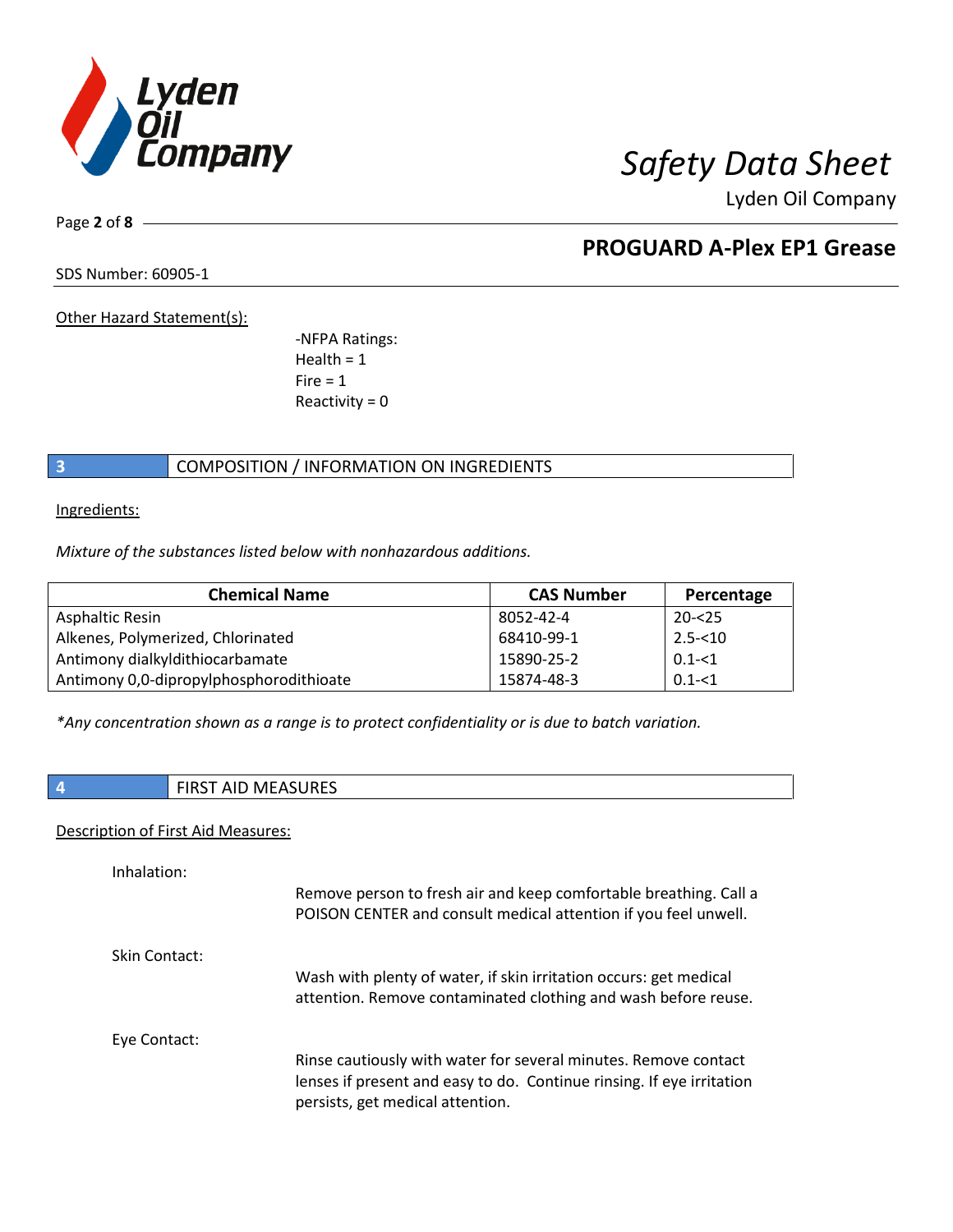

| Page $3$ of $8$ -                             |                                                                                                                                                                                                   |
|-----------------------------------------------|---------------------------------------------------------------------------------------------------------------------------------------------------------------------------------------------------|
| SDS Number: 60905-1                           | <b>PROGUARD A-Plex EP1 Grease</b>                                                                                                                                                                 |
| Ingestion:                                    | Rinse mouth with water. If symptoms develop, obtain medical<br>attention.                                                                                                                         |
| Symptoms and Effects, both acute and delayed: | No further relevent data available.                                                                                                                                                               |
| <b>Recommended Actions:</b>                   | Treat symptomatically. Call a doctor or poison<br>control center for guidance.                                                                                                                    |
| 5<br>FIRE FIGHTING MEASURES                   |                                                                                                                                                                                                   |
| Recommended Fire-Extinguishing Equipment:     | Use fire-fighting measures and equipment suitable<br>for the environment.                                                                                                                         |
| Possible Hazards During a Fire:               | Hazardous combustion products may include: A<br>complex mixture of airborne solid and liquid<br>particulates and gases (smoke). Carbon monoxide.<br>Unidentified organic and inorganic compounds. |
| Recommendations to Firefighters:              | No special measures required.                                                                                                                                                                     |
| 6                                             | <b>ACCIDENTAL RELEASE MEASURES</b>                                                                                                                                                                |
| <b>Personal Precautions:</b>                  | Avoid contact with skin and eyes.                                                                                                                                                                 |
| <b>Emergency Procedures:</b>                  | Contain spilled material, collect in suitable and<br>properly labeled containers.                                                                                                                 |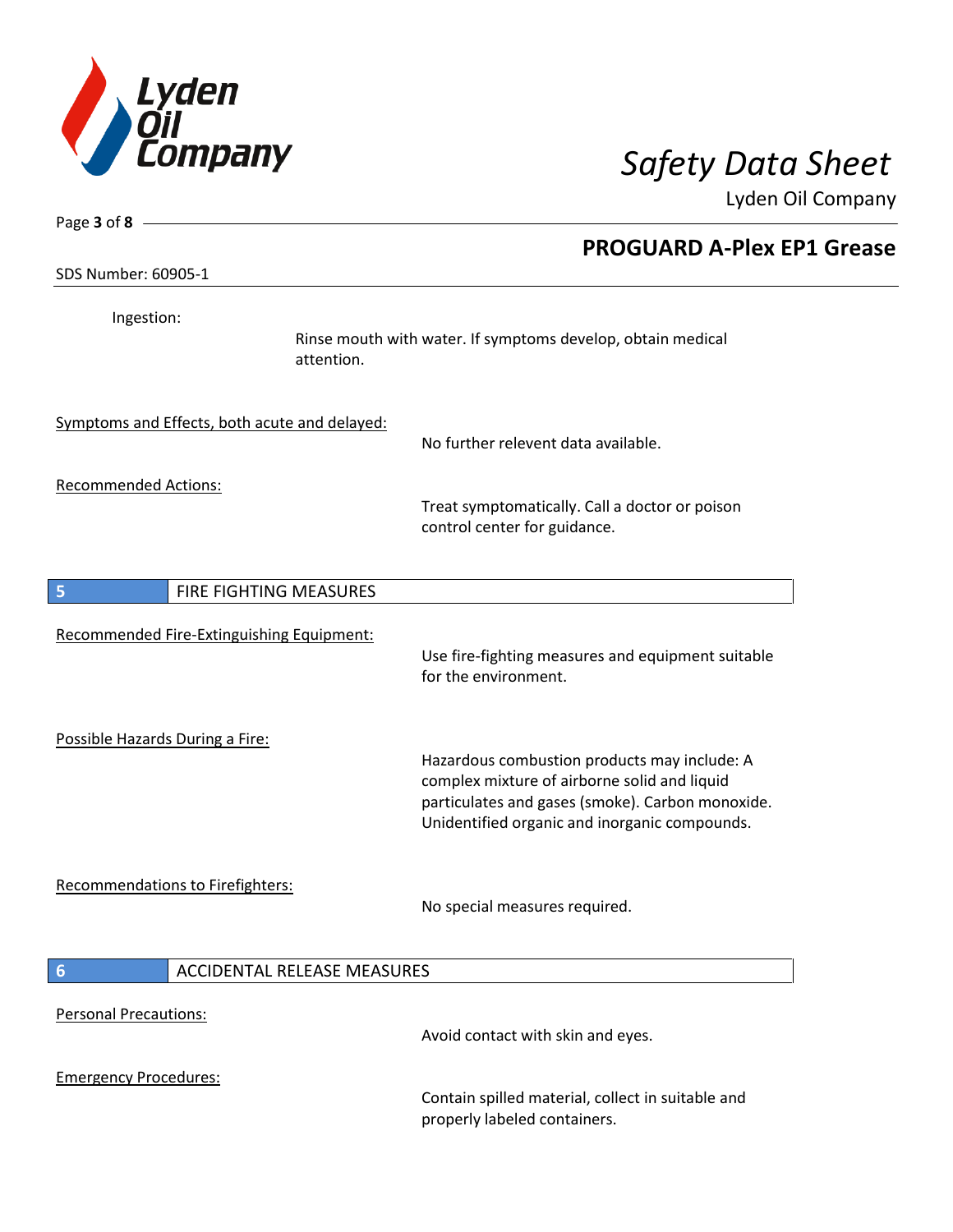

| Page 4 of 8 $\cdot$                          |                                                          |
|----------------------------------------------|----------------------------------------------------------|
|                                              | <b>PROGUARD A-Plex EP1 Grease</b>                        |
| SDS Number: 60905-1                          |                                                          |
|                                              |                                                          |
| <b>Environmental Precautions:</b>            |                                                          |
|                                              | Do not allow to reach sewage system or any water         |
|                                              | course.                                                  |
|                                              | Inform respective authorities in case of seepage         |
|                                              | into water course or sewage system.                      |
|                                              | Do not allow to enter ground waters.                     |
| Cleanup Procedures:                          |                                                          |
|                                              | Absorb with liquid-binding material (sand,               |
|                                              | diatomite, acid binders, universal binders, sawdust).    |
|                                              | Ensure adequate ventilation.                             |
|                                              |                                                          |
| <b>HANDLING AND STORAGE</b>                  |                                                          |
|                                              |                                                          |
| <b>Handling Precautions:</b>                 |                                                          |
|                                              | Avoid prolonged or repeated contact with skin.           |
|                                              | Avoid inhaling vapour and/or mists. When handling        |
|                                              | product in drums, safety footwear should be worn         |
|                                              | and proper handling equipment should be used. Do         |
|                                              | not cut, weld, drill, grind, braze, or solder container. |
|                                              | Keep away from sources of ignition.                      |
| <b>Storage Requirements:</b>                 |                                                          |
|                                              | Keep container tightly closed and in a cool, well-       |
|                                              | ventilated area. Keep away from sources of ignition.     |
|                                              | Store locked up.                                         |
|                                              |                                                          |
| 8<br>EXPOSURE CONTROLS / PERSONAL PROTECTION |                                                          |
|                                              |                                                          |
| <b>Exposure Limits:</b>                      |                                                          |

-64742-65-0 Distillates (petroleum), solvent-dewaxed heavy paraffinic (50-100%):

ACGIH TLV - Long-term value: 5mg/m<sup>3</sup> OSHA PEL - Long-term value: 5mg/m<sup>3</sup>

-Asphaltic Resin (20-<25%):

PEL - Long-term value: 5mg/m<sup>3</sup>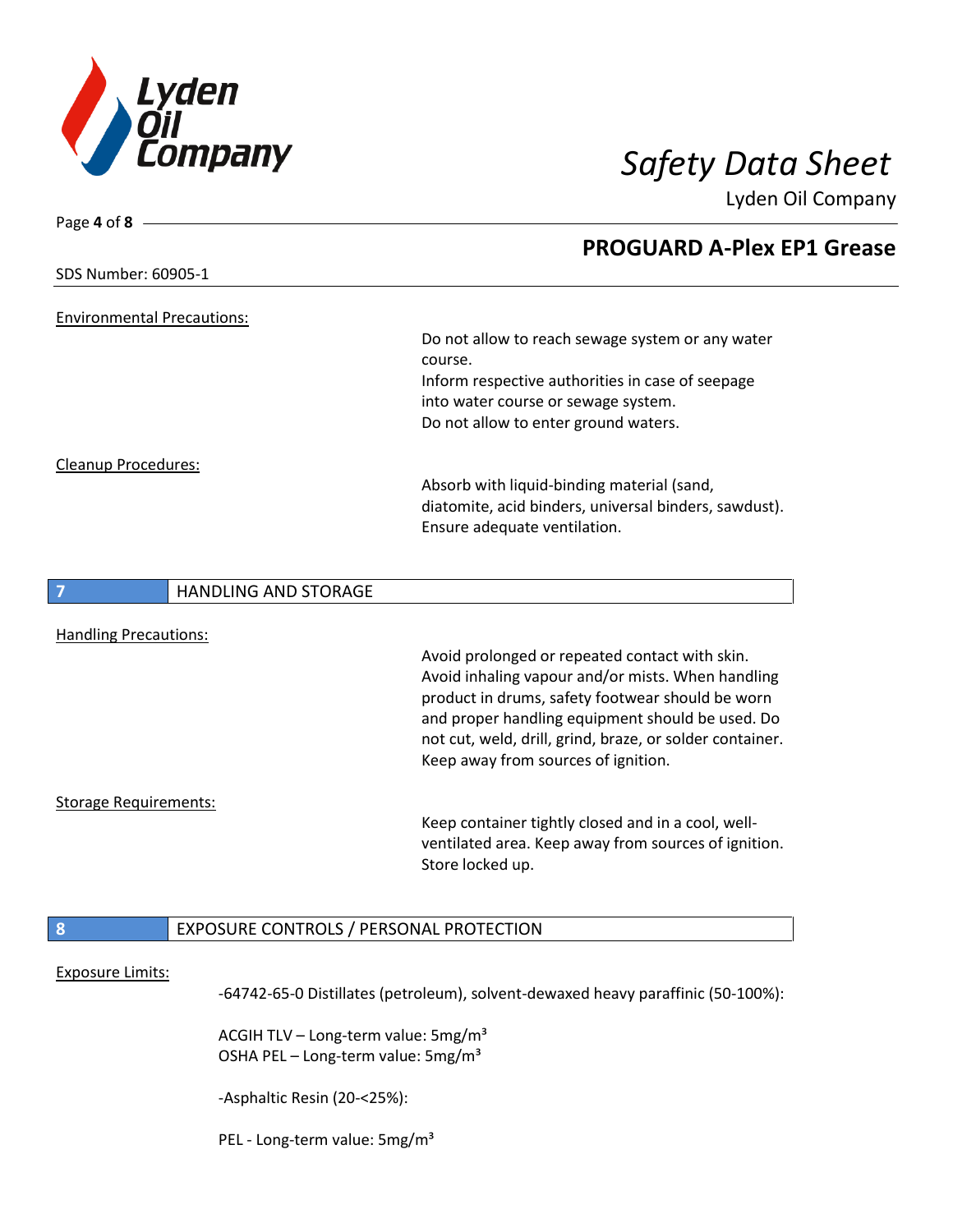

### SDS Number: 60905-1

Page **5** of **8**

# **PROGUARD A-Plex EP1 Grease**

REL – Short-term value: 10mg/m³ Long-term value: 5mg/m<sup>3</sup> Ceiling limit value: 5mg/m<sup>3</sup> (15 minutes) TLV – Short-term value:  $10mg/m^3$ Long-term value: 5mg/m<sup>3</sup> BEI – Medium: urine, Time: end of shift at end or workweek, Parameter: 1- Hydroxyprene with hydrolysis (nonquantitative)

### Engineering Controls:

All ventilation should be designed in accordance with OSHA standard (29 CFR 1910.94).

### Personal Protective Equipment:

In case of brief exposure or low pollution use respiratory filter device. In case of intensive or longer exposure use respiratory protective device that is independent of circulating air. Use safety glasses and gloves.

## **9** PHYSICAL AND CHEMICAL PROPERTIES

| Color:                        | <b>Black</b>            |
|-------------------------------|-------------------------|
| <b>Physical State:</b>        | Semi-solid              |
| Odor:                         | Petroleum-like          |
| Odor Threshold:               | Data not available      |
| pH:                           | Data not available      |
| <b>Melting Point:</b>         | Data not available      |
| <b>Boiling Point:</b>         | 427° C / 801° F         |
| <b>Boiling Range:</b>         | Data not available      |
| Flash Point:                  | 255° C / 491° F         |
| <b>Evaporation Rate:</b>      | Data not available      |
| Flammability:                 | Data not available      |
| Flammability Limits:          | Data not available      |
| Vapor Pressure:               | Data not available      |
| Vapor Density:                | Data not available      |
| <b>Relative Density:</b>      | 7.668 pounds per gallon |
| Solubilities:                 | Negligible in water     |
| <b>Partition Coefficient:</b> | Data not available      |
| Auto-Ignition Temperature:    | Data not available      |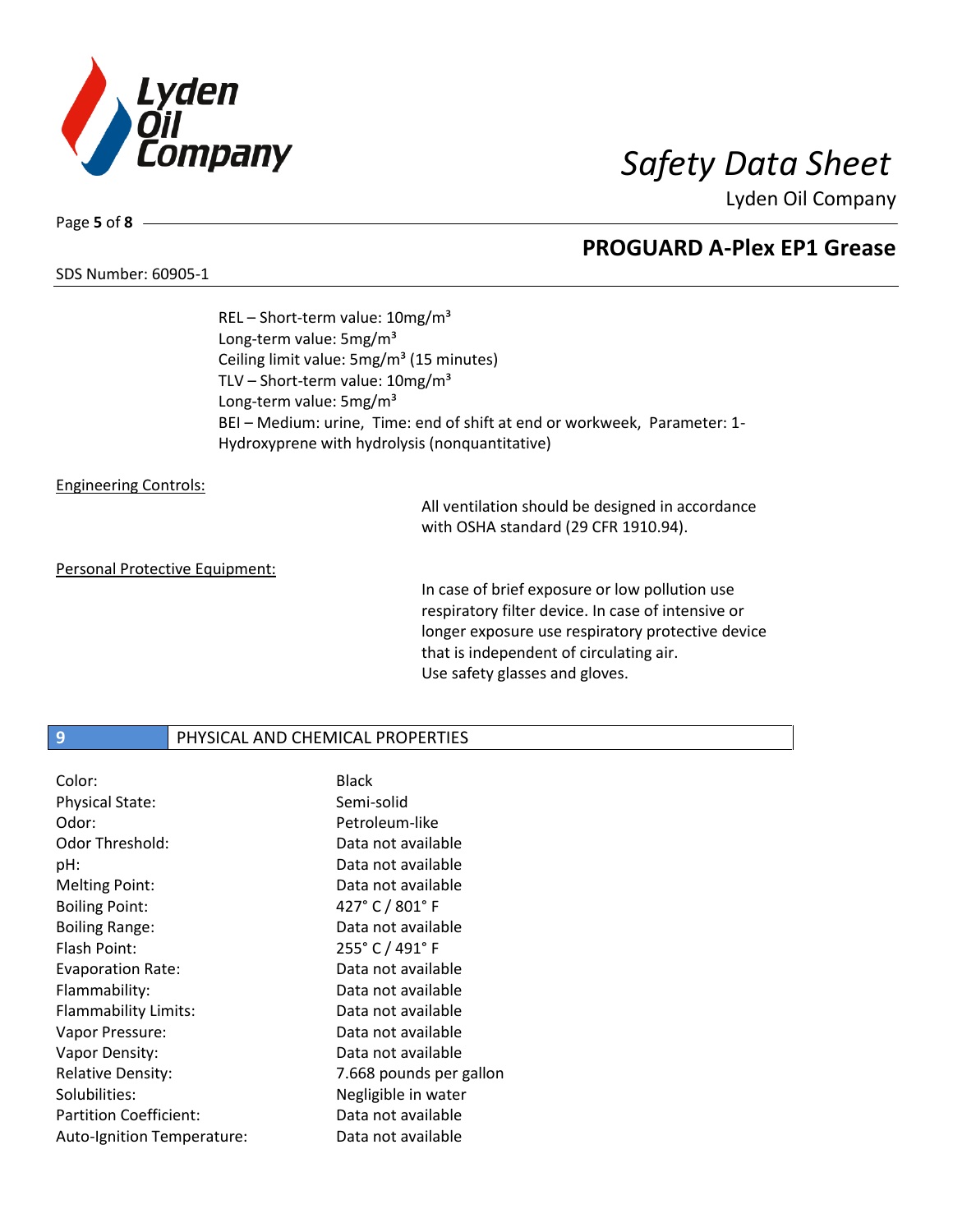

Page **6** of **8**

Lyden Oil Company

|                                          |                          | <b>PROGUARD A-Plex EP1 Grease</b>                             |  |
|------------------------------------------|--------------------------|---------------------------------------------------------------|--|
| SDS Number: 60905-1                      |                          |                                                               |  |
| Decomposition Temperature:<br>Viscosity: |                          | Data not available<br>Data not available                      |  |
| 10                                       | STABILITY AND REACTIVITY |                                                               |  |
| Stability:                               |                          | Stable under normal conditions.                               |  |
| Reactivity:                              |                          | Not reactive under normal conditions.                         |  |
| Conditions to Avoid:                     |                          | No further relevant information available.                    |  |
| Hazardous Reactions:                     |                          | No known hazardous reactions.                                 |  |
| <b>Incompatible Materials:</b>           |                          | No further relevant information available.                    |  |
| Decomposition Products:                  |                          | Hazardous decomposition products are not<br>expected to form. |  |

# 11 **TOXICOLOGICAL INFORMATION**

| Routes of Exposure: | Skin, eye contact, and inhalation are the primary<br>routes of exposure although exposure may occur<br>following accidental ingestion. |
|---------------------|----------------------------------------------------------------------------------------------------------------------------------------|
| Exposure Effects:   | Irritant to skin and mucous membranes.<br>Irritant to eyes.<br>Inhalation of vapors or mists may cause irritation.                     |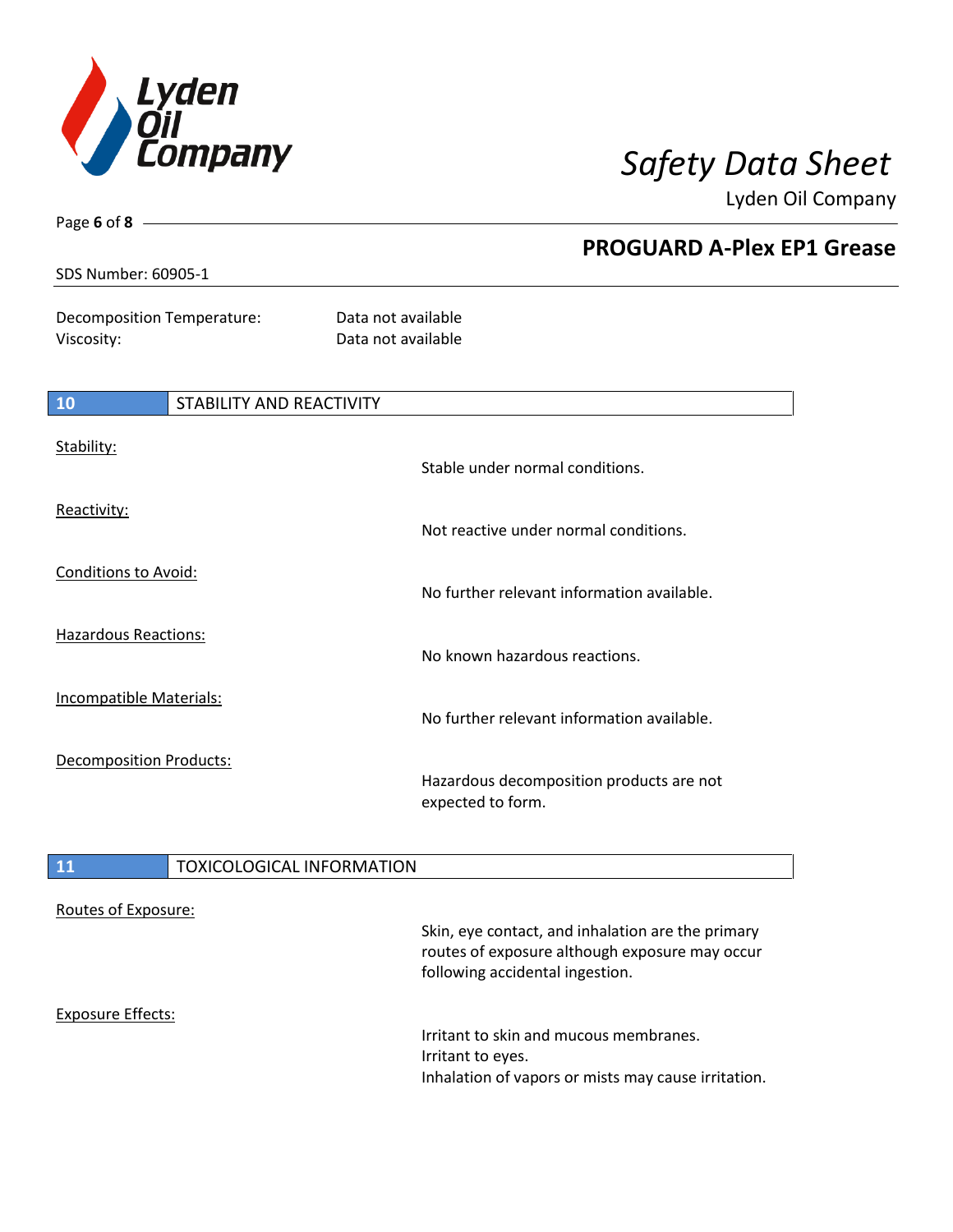

**PROGUARD A-Plex EP1 Grease**

Lyden Oil Company

SDS Number: 60905-1

Page **7** of **8**

Measures of Toxicity:

Acute Toxicity Estimates:

Oral LD50: 12245 mg/kg Dermal LD50: 7964 mg/kg (rabbit) Inhalative LD50: 1357 mg/l (4 hours) (rat)

Carcinogenic/Mutagenic Precautions:

Asphaltic resin: Carcinogenic category 2B (IARC).

| ECOLOGICAL INFORMATION |
|------------------------|
|------------------------|

Ecological Precautions:

Avoid exposing to the environment.

Ecological Effects:

No specific environmental or aquatic data available.

| $\overline{13}$   | DISPOSAL CONSIDERATIONS |                                                                                             |
|-------------------|-------------------------|---------------------------------------------------------------------------------------------|
| Disposal Methods: |                         | Dispose of waste material in accordance with all<br>local, state, and federal requirements. |

Disposal Containers:

Use properly approved container for disposal.

Special Precautions:

Do not flush to surface waters or drains.

- **14** TRANSPORT INFORMATION
- UN Number: Data not available UN Shipping Name: Data not available Transport Hazard Class: Data not available Packing Group: Data not available